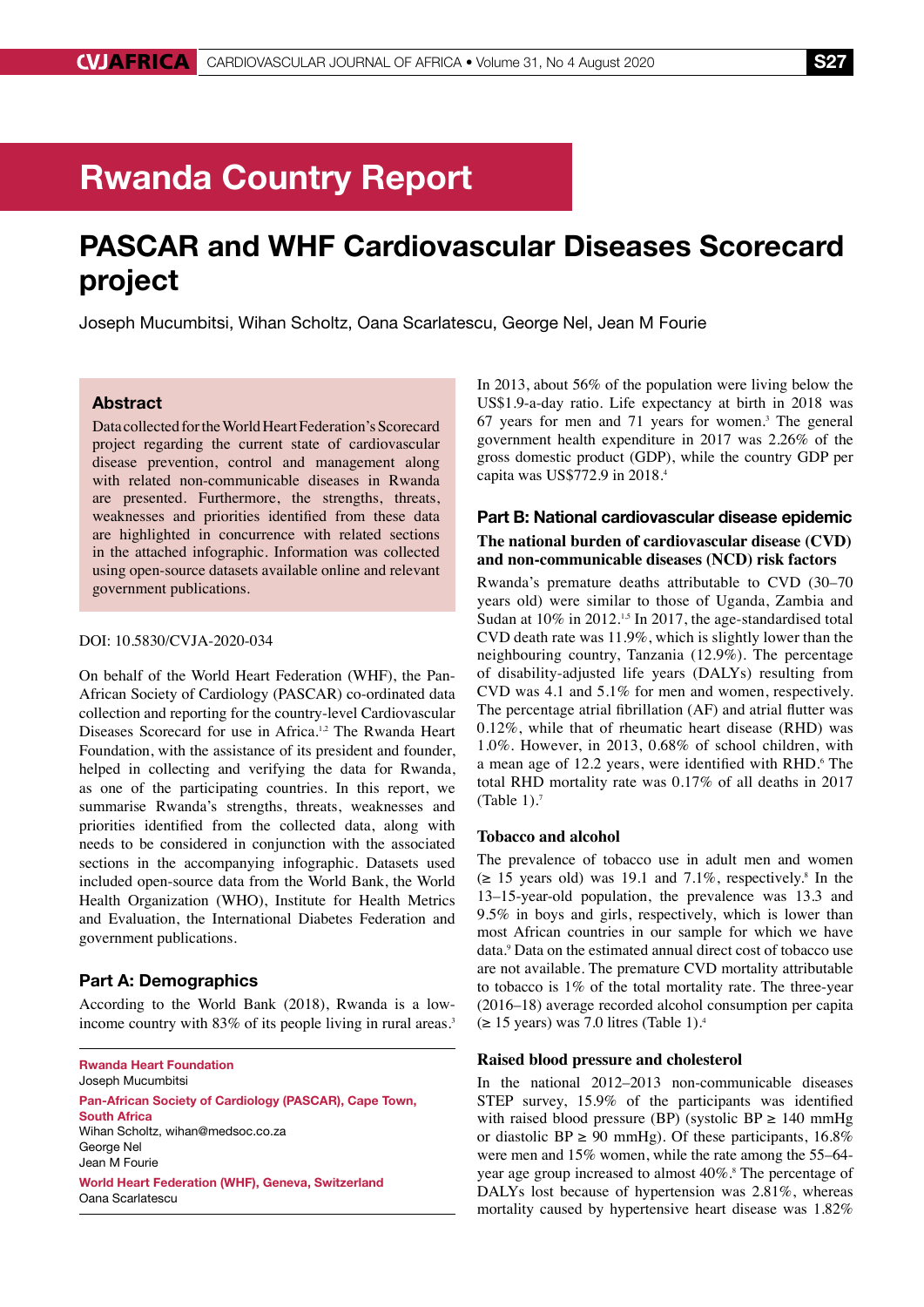in 2017.<sup>10</sup> For raised total cholesterol (TC,  $\geq 5.0$  mmol/l), the prevalence was 2.9% (Table 1), rising to 5.6% in men and 7.4% in women in the 55–64-year age groups.8

# **Physical activity**

Physical activity (PA) data from the NCD STEP survey showed that 61.5% of the 15–64-year-old population had high levels, 25.2% moderate and 13.3% low levels of PA.<sup>8</sup> No data are available for adolescents, ages 11–14 years old. The age-standardised estimate from the WHO Global Health Observatory (GHO) for adults who were insufficiently active (< 150 minutes of moderate-intensity PA per week, or less than 75 minutes of vigorous-intensity PA per week) was 14.6% in 2016 (Table 1).4

# **Overweight and obesity**

Data from the Rwanda 2012–2013 NCD STEP survey showed that while 2.8% participants were obese, 14.3% were overweight and 7.8% underweight. Of these participants, women were mostly obese (4.7%) and overweight (19%) compared to men  $(0.8 \text{ and } 9.1\%$ , respectively) (Table 1).<sup>8</sup> In 2016, the prevalence of overweight [body mass index (BMI) 25 kg/m<sup>2</sup>] and obesity (BMI  $\geq$  30 kg/m<sup>2</sup>) in adults 25 years and older was 25.1 and 5.8%, respectively, according to WHO GHO age-standardised estimates.<sup>4</sup> Far more women (33.5%) than men (15.6%) were overweight, with a similar pattern noticed regarding obese women and men (9.3% vs 1.9%, respectively).4

### **Diabetes**

The prevalence of raised blood sugar  $(\geq 6.1 \text{ mmol/l})$  from the STEP survey was  $3.1\%$ ,<sup>8</sup> while that of the population defined with a fasting glucose level  $\geq$  7.0 mmol/l or on medication (age-standardised), was 4.4% according to WHO GHO estimates.<sup>4</sup> In 2019, the prevalence of age-adjusted diabetes in adults 20–79 years was  $5.1\%$  (Table 1).<sup>11</sup>

| Table 1: Cardiovascular disease indicators for Rwanda                                                                                                                                   |                   |                   |                 |             |
|-----------------------------------------------------------------------------------------------------------------------------------------------------------------------------------------|-------------------|-------------------|-----------------|-------------|
| <b>Indicators</b>                                                                                                                                                                       | Male              | Female            | Total           | Year        |
| Status of the national CVD epidemic                                                                                                                                                     |                   |                   |                 |             |
| Premature CVD mortality (30–70 years old) (% deaths)                                                                                                                                    |                   |                   | 10              | 2012        |
| Total CVD mortality (% of deaths)                                                                                                                                                       | 9.6               | 14.5              | $11.9(31.8)$ *  | 2017        |
| Total RHD mortality (% of deaths)                                                                                                                                                       | 0.14              | 0.2               | $0.17(.5)^*$    | 2017        |
| DALYs attributable to CVD (%)                                                                                                                                                           | 4.1               | 5.1               | $4.6(14.7)$ *   | 2017        |
| AF and atrial flutter $(\%)$                                                                                                                                                            | 0.13              | 0.12              | $0.12(.5)^*$    | 2017        |
| Prevalence of RHD (%)                                                                                                                                                                   | 0.9               | 1.1               | $1.0(.5)*$      | 2017        |
| Tobacco and alcohol                                                                                                                                                                     |                   |                   |                 |             |
| Prevalence of adult tobacco use ( $\geq 15$ years old (%)**                                                                                                                             | $19.1 (36.1)^{*}$ | $7.1(6.8)^*$      |                 | 2013        |
| Prevalence of youth (13–15-year-olds) tobacco use $(\%)$                                                                                                                                | 13.3              | 9.5               |                 | 2018        |
| Estimated direct (healthcare-related) cost of tobacco use in your population<br>(in current US\$)                                                                                       |                   |                   |                 | 2018        |
| Proportion of premature CVD mortality attributable to tobacco (%)                                                                                                                       |                   |                   | $1(10)^{t}$     | 2004        |
| Recorded alcohol consumption per capita $( \ge 15 \text{ years})$ (in litres of pure alcohol)<br>(three-year average)                                                                   |                   |                   | 7.0             | $2016 - 18$ |
| Raised blood pressure and cholesterol                                                                                                                                                   |                   |                   |                 |             |
| Population with raised BP (SBP $\geq$ 140 mmHg or DBP $\geq$ 90 mmHg) (%)**                                                                                                             | $16.8 (24.1)^{*}$ | $15.0 (20.1)^{t}$ | 15.9            | 2013        |
| Population with raised TC ( $\geq 5.0$ mmol/l) (%)**                                                                                                                                    | 2.4               | 3.3               | $2.9(38.9)^{*}$ | 2013        |
| DALYs attributable to hypertension $(\%)$                                                                                                                                               | 2.36              | 3.3               | $2.81(8.7)$ *   | 2017        |
| Mortality caused by hypertensive heart disease (% of deaths)                                                                                                                            | 0.81              | 2.94              | $1.82(1.7)$ *   | 2017        |
| Physical activity                                                                                                                                                                       |                   |                   |                 |             |
| Adolescents $(11-17$ years old) who are insufficiently active $(< 60$ minutes of moderate-<br>to vigorous-intensity PA daily) $(\%)$                                                    |                   |                   | $-(80.7)^{*}$   | 2010        |
| Adults (age-standardised estimate) who are insufficiently active $\left($ < 150 minutes of<br>moderate-intensity PA per week, or < 75 minutes of vigorous-intensity PA per week) $(\%)$ | 11                | 17.6              | $14.6(27.5)*$   | 2016        |
| Overweight and obesity                                                                                                                                                                  |                   |                   |                 |             |
| Adults (15–64 years old) who are overweight (BMI $\geq$ 25– $\lt$ 30 kg/m <sup>2</sup> ) (%) <sup>**</sup>                                                                              | 9.1               | 19.0              | $14.3(38.9)*$   | 2013        |
| Prevalence of obesity (BMI $\geq$ 30 kg/m <sup>2</sup> ) (%)**                                                                                                                          | 0.8               | 4.7               | $2.8(13.1)$ *   | 2013        |
| <b>Diabetes</b>                                                                                                                                                                         |                   |                   |                 |             |
| Defined population with fasting glucose $\geq 126$ mg/dl (7.0 mmol/l) or on medication for<br>raised blood glucose (age-standardised) $(\%)$                                            | $4.3(9)*$         | $4.5(8)$ *        | 4.4             | 2014        |
| Prevalence of diabetes $(20-79 \text{ years old})$ (%)                                                                                                                                  |                   |                   | $5.1(9.3)$ ##   | 2019        |
| $CVD$ condiguoscular discoscu $DHD$ rhoungtig boart discoscu $DAIV2$ dischility ediverted life years: $AE$ strip finillation: CDD systems $DDD$                                         |                   |                   |                 |             |

CVD, cardiovascular disease; RHD, rheumatic heart disease; DALYs, disability-adjusted life years; AF, atrial fibrillation; SBP, systolic blood pressure; DBP, diastolic blood pressure; TC, total cholesterol; PA, physical activity; BMI, body mass index. \*IHME Global data10

\*\*STEPS data8

# WHO Global data4

##IDF *Diabetes Atlas*. 11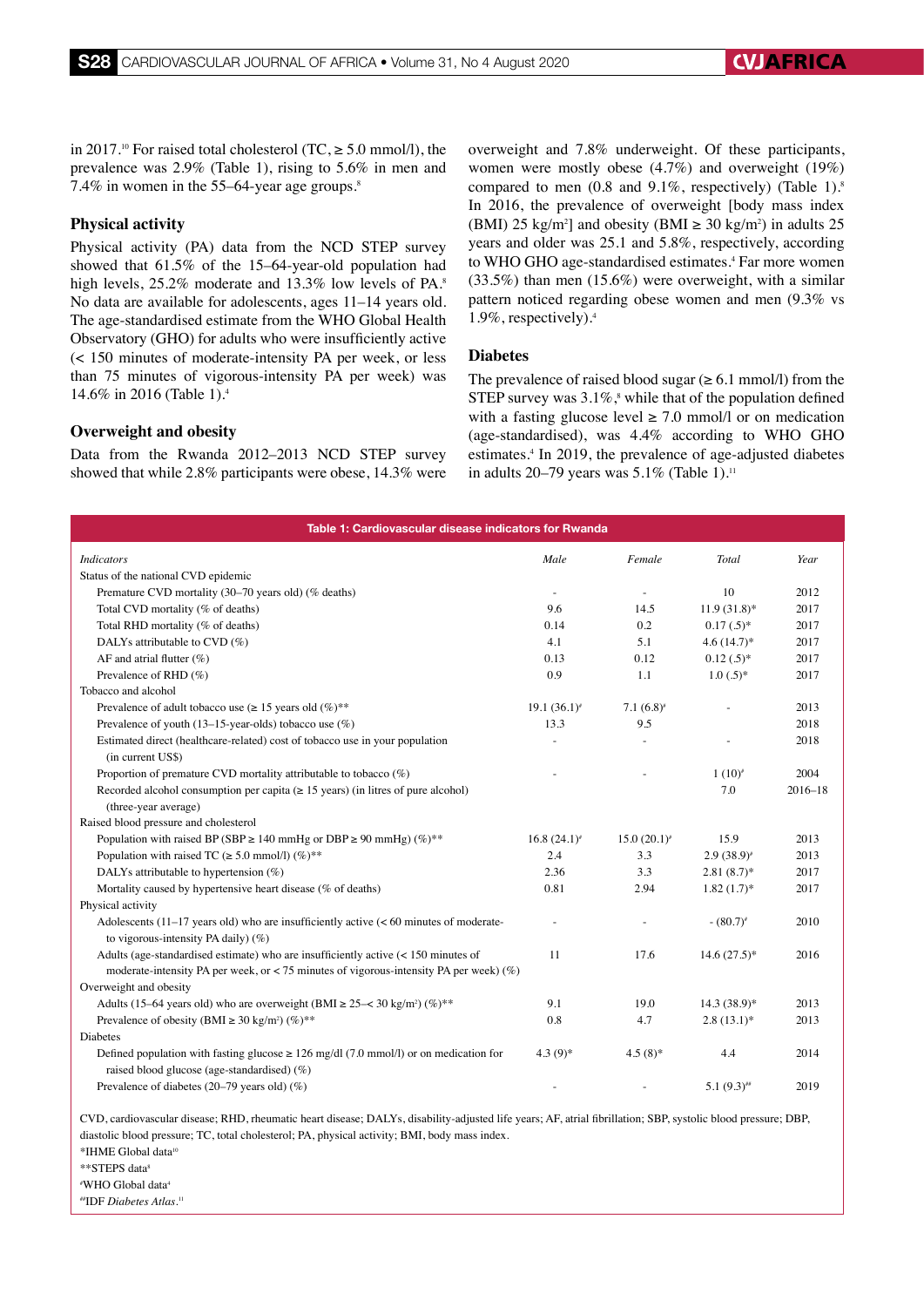# Part C: Clinical practice and guidelines

# **Health system capacity**

The country had an average of 1.3 physicians and 12.04 nurses per 10 000 in 2017 and 2018, respectively, with 16 hospital beds per 10 000 people in 2006. In Rwanda, locally relevant clinical tools to assess CVD risk and recent clinical guidelines for CVD prevention are available.12 Guidelines published in 2016 by the Ministry of Health (MoH) for the detection and management of the most common NCD include heart failure, hypertension, cardiomyopathy and AF.12 Clinical algorithms to manage pharyngitis, acute rheumatic fever and RHD are also incorporated.<sup>12</sup> In 2013, the Minister of Health, Dr Agnes Binagwaho, deplored that 'Health authorities in many countries rely on regional estimates of the burden of RHD given the absence of national disease registries and underreporting or misdiagnosing of acute and chronic cases of RHD'.13 Rwanda's participation in a prospective, international, multi-centre, hospital-based registry for RHD and rheumatic fever, the REMEDY study,<sup>14</sup> led to developing a national register of people with a confirmed diagnosis of rheumatic fever and RHD. This register started with post-RHD valve surgery patients who were on anticoagulation.<sup>15</sup> Although there is a system to measure the quality of care provided to people who have suffered acute cardiac events, no national guidelines for the treatment of tobacco dependence exists.<sup>9</sup> The national guidelines for the integrated and decentralised management of NCD also include the detection and management of diabetes in detail.<sup>12</sup>

#### **Essential medicines and interventions**

All the essential medicines for CVD were reported being available within the public health sector in 2016 and 2017.<sup>16</sup> Provision for secondary prevention of rheumatic fever and RHD is available in the public health sector but not for CVD risk stratification or the measurement of TC.<sup>4</sup>

#### **Secondary prevention and management**

Almost 16% of hypertensive patients were receiving medical treatment in  $2012$ ,<sup>8</sup> while no information is available about the number of patients with AF on therapy or those with a history of CVD receiving medication. The ongoing implementation of the National NCD policy since 2015 includes integrated and decentralised care and follow up for the most common CVD, using electronic medical records and a health medical information system is expected to improve data collection and processing.17,18

#### Part D: Cardiovascular disease governance

A national strategy or plan that addresses NCD, CVD and their risk factors specifically has been developed along with a dedicated budget for its implementation.<sup>4,19</sup> Integrating RHD into the national NCD strategic plan is also underway.<sup>20</sup> In each ministry, the government established a Single Project Implementation Unit.<sup>21</sup> Rwanda also has a national surveillance system that includes CVD and their risk factors.<sup>8</sup> Although not yet adopted, a draft national tobacco control plan has recently been finalised, and there is a national multisectoral co-ordination mechanism for tobacco control.<sup>9</sup> The capital city, Kigali, has been chosen as part of an international project for a 'smoke-free city' supported by Vital Strategies and the Bloomberg Foundation since 2019.22

Collaborative projects for NCD interventions, which include CVD, have been implemented between the MoH and non-health ministries and civil societies in Rwanda.<sup>23</sup> However, the percentage of total annual government expenditure on cardiovascular healthcare is not known.

Rwanda was included in a project, WHO-CHOICE, incorporating a cost-effectiveness modelling tool that gathers national data, which can be used for developing the most effective interventions for leading causes of disease burden.<sup>24</sup> The model can be adjusted according to the specific needs of the country and assists policymakers in planning and prioritising services at a national level.<sup>24</sup> Whether Rwanda has implemented the model since it became available in 2003 is unknown. However, since 2019, Rwanda has been among the priority countries to become part of the governance mechanism of the United Nations-initiated 'Defeat-NCD Partnership', aiming to support four NCD-related areas, national capacity building, community health scale-up, marketplace and financing.<sup>25</sup>

### **Assessment of policy response**

No legislation exists that mandates health financing for CVD. However, legislation mandating essential CVD medicines at affordable prices has been implemented.<sup>26</sup> Similarly, legislation is employed in areas where smoking is banned, there are visible warnings on tobacco packs, advertising and measures to protect tobacco control policies from tobacco industry interference.<sup>9</sup> The excise tax of the final consumer price of tobacco products was  $54\%$  in  $2018$ ,<sup>9</sup> and  $38.9\%$  for alcohol in 2003.27 Policies that ensure nationwide access to healthcare professionals and facilities have been developed,<sup>28</sup> as well as policy interventions facilitating PA.<sup>29</sup> An original 'car-free day' initiative promoting going green, mass sport and screening NCD risk factors, including hypertension, has been introduced in Kigali city since 2016 and is progressively expanding to smaller cities throughout the country.<sup>30</sup>

There is no sustainable funding for CVD from taxation or any taxes on unhealthy foods or sugar-sweetened beverages.<sup>31</sup> No legislation banning the marketing of unhealthy foods to minors exists nor that mandating clear and visible warnings on foods that are high in calories, sugar or saturated fats. No policies have been implemented that ensure screening of individuals at high risk of CVD nor policy interventions that promote a diet to reduce CVD risk.

#### **Stakeholder action**

Non-governmental organisation advocacy for CVD policies and programmes in Rwanda is progressing via healthcare services.<sup>32</sup> Civil society through the Rwanda NCD Alliance (RNCDA)33 and other organisations such as Partners in Health, Rwanda are involved in identifying, developing and implementing the national NCD strategic plan.25,34 No advocacy champions have been identified for RHD in Rwanda.

Involvement of civil society in the development and implementation of a national CVD prevention and control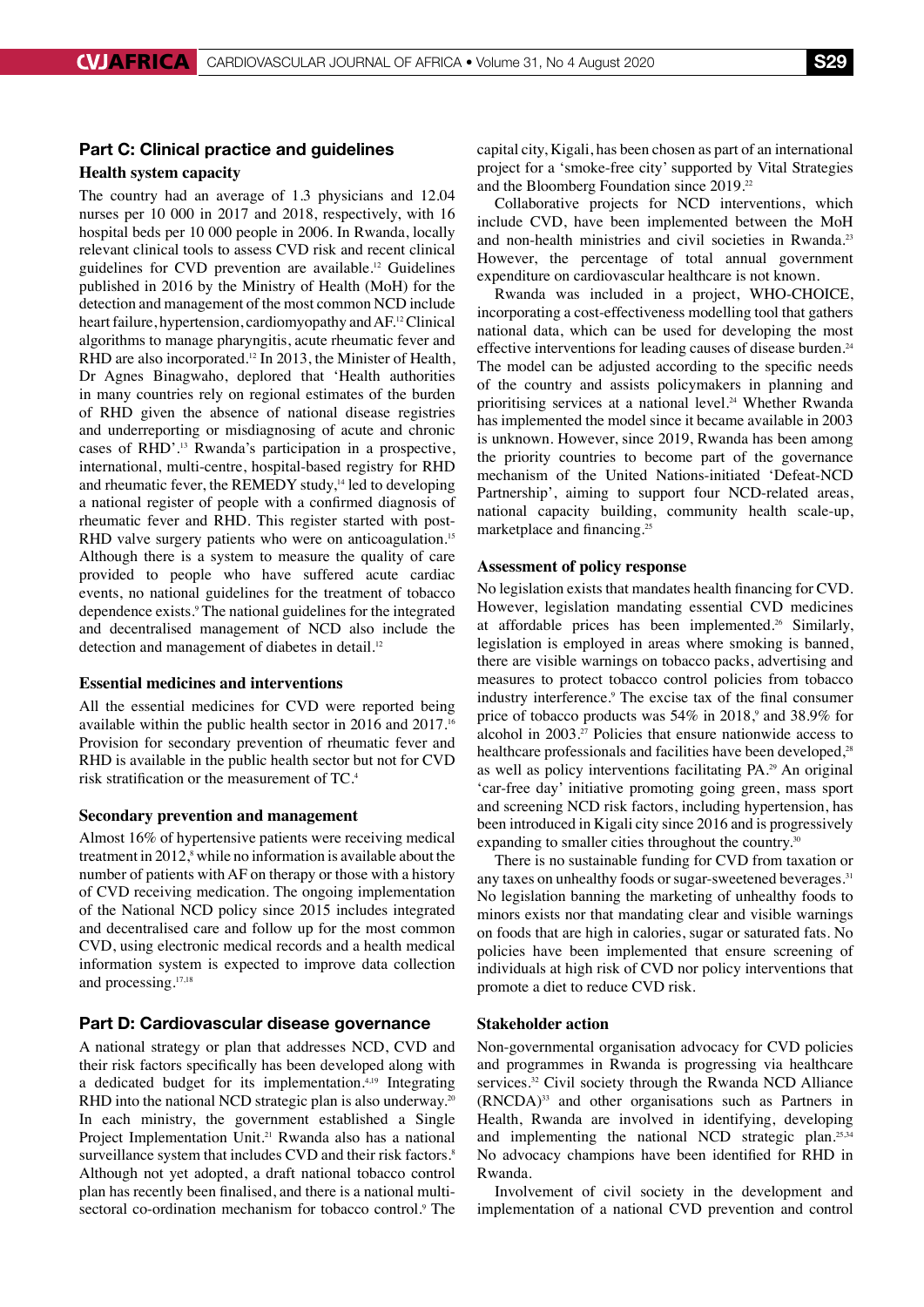plan was discussed at a United Nations General Assembly meeting, where the minister of health of Rwanda indicated the importance of co-ordination.35 The need for civil society's involvement in a national multi-sectoral co-ordination mechanism for combating NCD and reducing their risk factors was iterated in  $2015^{32}$  Civil society organisations are regularly part of an informal consultative MoH/Rwanda Biomedical Centre Technical Working Group on NCD.32 However, the draft concept and composition document for a high-level co-ordination mechanism has been prepared but not yet submitted for approval by the government. No data are available on specific activities aimed at a 25% reduction in premature CVD mortality by 2025 by cardiology professional associations. A hypertension survey among adults working at a tertiary institution in Rwanda showed it is possible to reach employees at their workplace. However, there is no indication of hypertension screening by businesses at workplaces.36

As part of the data gathered for Rwanda, the following strengths, weaknesses, threats and priorities are summarised.

#### **Strengths**

The National NCD Strategic Plan 2014–2019 emanated from the National NCD policy 2013, the Rwandan Health Sector Strategic Plan 2013–2018 and the Rwandan Economic Development and Poverty Reduction Strategy II (EDPRS) 2013–2018.19 The main objective of the national strategic plan was to develop a robust monitoring and evaluation system to track the NCD burden of disease in the country.<sup>19</sup> The integration of NCD monitoring tools in the national health information system and electronic medical record, and the implementation of the Bloomberg Philanthropies-funded Verbal Autopsy Program are expected to improve morbidity and mortality data collection.<sup>37</sup> Moreover, Rwanda has successfully implemented an integrated and decentralised chronic care model for most common NCD and CVD at the district hospital and primary healthcare levels.<sup>38</sup>

The Rwanda Biomedical Centre is the implementing entity for NCD prevention and control activities in terms of the policy. The NCD division, on the other hand, is responsible for the day-to-day implementation of interventions.17 The management, monitoring and evaluation of implemented activities are under the supervision of existing organs and structures in the national health system. The focus of this policy includes CVD, and its goal is to alleviate the burden of NCD and their risk factors along with protecting the Rwandan population from related premature morbidity and mortality.<sup>17</sup>

In 2015, a team of recognised experts developed national NCD guidelines according to international standards.<sup>12</sup> A national surveillance system, the STEP survey, including CVD and their risk factors, has also been implemented.<sup>8</sup>

For a country that underwent the worst genocide in 1994, Rwanda has made tremendous progress regarding financial access and risk protection by strengthening pre-payment mechanisms, which include community-based health insurance and other health insurance schemes, also covering NCD.39 Rwanda is one of a few African countries that has developed a sports policy.<sup>29</sup> Probably this was a way in

achieving post-conflict reconciliation and supporting the role that sport plays in the health and well-being of communities to reduce CVD risk.40

Rwanda is benefiting from multilateral initiatives for national NCD capacity building such as the Smoke-free City project, and the Verbal Autopsy programme.22,37 Also, the United Nations-anchored multilateral defeat-NCD partnership kicked off recently, as well as the establishment of regional NCD training, specialised care and research-driven centres of excellence through the East African community.<sup>34,41</sup>

#### **Threats**

In Rwanda, mortality data became available from hospital registries to demonstrate that NCD are an important cause of death and place a heavy burden on the country, along with prevention and control services, which are limited.17 In 2016, NCD were estimated to account for 44% of all deaths, of which 14% included CVD.16

Tobacco use among adolescent men in 2018 was about 13%, which is slightly lower than the global consumption of  $18.2\%$  for this group.<sup>4</sup> In 2012, 19% of adult men used tobacco, while 7% of women adopted the habit. The recorded average (three-year) alcohol consumption per capita was 7 litres pure alcohol, which is more than most of the other African countries under investigation.4

Because of population ageing, there has been an increase in the incidence of NCD.<sup>42</sup> The prevalence of hypertension, a leading cause of CVD, is high in Rwanda.7 Other risk factors are diabetes, obesity, salt intake, smoking, lack of exercise and a low intake of fruit, vegetables and unsaturated fats.19 The age-standardised estimate for raised BP in 2015 was 26.7%, which is higher than the global level (22.1%) but slightly lower than that for Africa (27.4%), whereas the prevalence among 15–64-year-olds was about 16% in 2013.<sup>4,8</sup> The prevalence of obesity was more predominant in urban areas (10.2%) and in Kigali city (7.7%), with 14.3% of the adult population, 15–64 years old, being overweight.

Compared to neighbouring countries Uganda (0.96%) and Tanzania (1.01%), Rwanda had a slightly higher prevalence of RHD, although low at 1.02%. Total RHD mortality rate was also higher than these countries (0.17 vs 0.14% for both countries), and that of hypertensive heart disease (1.82 vs 1.13% for Uganda and 1.43% for Tanzania).<sup>10</sup>

## **Weaknesses**

Although all 10 essential CVD drugs are available, these are only at the district hospital level (public sector) and not always at primary healthcare centres.<sup>43</sup>

A national tobacco control plan and guidelines to treat tobacco dependence are lacking, and sustainable funding for CVD from taxation of tobacco or other 'sin' products does not exist. However, there is a national multi-sectoral co-ordination mechanism for tobacco control.<sup>9</sup>

Primary healthcare facilities generally do not provide TC measurements, and CVD risk stratification at this level is also not prioritised. Rwanda, along with Cameroon, Mozambique, Namibia and Sudan, has not yet introduced a policy regarding the taxation of unhealthy foods or sugar-sweetened beverages to combat obesity and other related NCD.<sup>44</sup>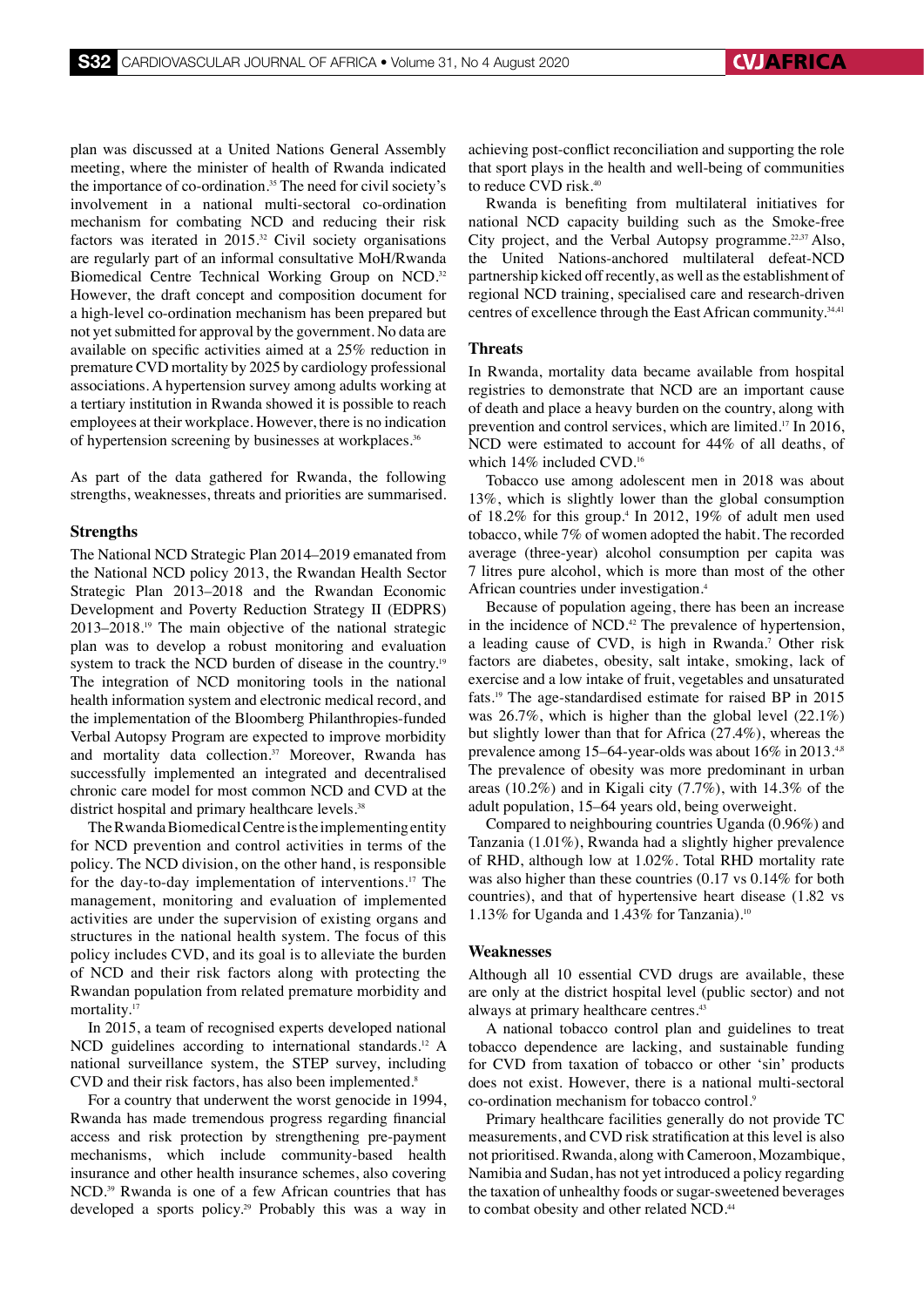Legislation banning the marketing of unhealthy foods to minors and mandating clear and visible warnings on foods that are high in calories, sugar or saturated fats are also lacking. Policy interventions to reduce CVD risk through promoting a healthy diet have not yet been introduced.

# **Priorities**

Rwanda's vision is to have the entire population protected from premature morbidity and mortality related to NCD. The aim is to improve access and quality of care to reach their target along with improved general knowledge about prevention of risk factors and early detection.<sup>19</sup>

Other strategies to reduce NCD are developing an intersectoral and decentralised policy, which includes prevention and management of NCD, a national protocol for NCD, and development of healthcare providers' skills.42

Although the health sector has accomplished significant achievements, the following areas need to be addressed if the quality of NCD service delivery is to be improved:

- integration and accessibility of NCD services at all levels of the healthcare system and specialised services
- high NCD costs
- basic equipment and specialised infrastructure for NCD
- essential drugs and advanced NCD treatment
- accurate NCD data management.<sup>17</sup>

This publication was reviewed by the PASCAR governing council and approved by the president of the Rwanda Heart Foundation.

#### **References**

- 1. Mohamed AA, Fourie JM, Scholtz W, *et al.* Sudan Country Report: PASCAR and WHF Cardiovascular Diseases Scorecard project. *Cardiovasc J Afr* 2019; **30**: 305–310.
- 2. Dzudie A, Fourie JM, Scholtz W, *et al.* Cameroon Country Report: PASCAR and WHF Cardiovascular Diseases Scorecard project. *Cardiovasc J Afr* 2020; **31**(2): 103–110.
- 3. World Bank [Online] 2017. https://data.worldbank.org/.
- 4. World Health Organization. The Global Health Observatory (GHO). WHO [Online] 2020. https://www.who.int/data/gho/.
- 5. CVD World Monitor [Online] 2012. http://cvdworldmonitor.org/targets/ premature-mortality-due-to-cvd/.
- 6. Mucumbitsi J, Bulwer B, Mutesa L, *et al.* Prevalence of rheumatic valvular heart disease in Rwandan school children: echocardiographic evaluation using the World Heart Federation criteria. *Cardiovasc J Afr* 2017; **28**(5): 285–292.
- 7. Nahimana M-R, Nyandwi A, Muhimpundu MA, *et al.* A populationbased national estimate of the prevalence and risk factors associated with hypertension in Rwanda: implications for prevention and control. *BMC Public Health* 2018; **18**: 2.
- 8. Ministry of Health. Rwanda Non-communicable Diseases Risk Factors Report. [Online] 2015. Available: http://www.who.int/chp/steps/ Rwanda\_2012\_STEPS\_Report.pdf. Rwanda\_2012\_STEPS\_Report.pdf.
- 9. World Health Organization. The World Health Organization framework convention on tobacco control (FCTC) Rwanda\_2018\_report.pdf. [Online] 2018. Available: http://untobaccocontrol.org/impldb/.
- 10. Institute for Health Metrics and Evaluation (IHME). GHDx. Global Health Data Exchange. [Online] 2017. http://ghdx.healthdata.org/gbd-results-tool.
- 11. International Diabetes Federation. *IDF Diabetes Atlas, 9th edn* [Online] 2019. http://www.diabetesatlas.org/en/resources/.html.
- 12. Ministry of Health. *National guidelines for management of Non Communicable Diseases (NCDs)*. 2016 edn. Kigali, Rwanda: MOH, 2016.
- 13. Binagwaho A, Rusingiza E, Mucumbitsi J, *et al.* Uniting to address paediatric heart disease in Africa: advocacy from Rwanda. *SA Heart* 2013; **10**: 440–446.
- 14. Karthikeyan G, Zühlke L, Engel M, *et al.* Rationale and design of a Global Rheumatic Heart Disease Registry: The REMEDY study. *Eur Heart J* 2015; **36**: 1115–1122.
- 15. Mucumbitsi J, *et al.* Postoperative rheumatic heart disease follow-up: creating a national registry and first results from Rwanda. *Ann Glob Health* 2020; in press.
- 16. World Health Organization. Noncommunicable diseases (NCD) country profiles. [Online] 2018. Available: https://www.who.int/nmh/countries/en/.
- 17. Ministry of Health. Non communicable diseases policy. Kigali, Rwanda: MOH, March 2015.
- 18. Maternal and Child Survival Program. United States Agency for International Development (USAID). Updating Rwanda's Health Management Information System. [Online] August 2019. https://www.mcsprogram.org/resource/ updating-rwandas-health-management-information-system/.
- 19. Ministry of Health. Rwanda Non-Communicable Diseases National Strategic Plan July 2014 – June 2019. Rwanda: MOH, 2014.
- 20. Mucumbitsi J. Rwanda | RHD Action. [Online] 2018. Available: http:// rhdaction.org/partner/other-countries/rwanda (15pp).
- 21. World Health Organization. WHO Country Cooperation Strategy 2014–2018 Rwanda. World Health Organization. Regional Office for Africa. [Online] 2015. Available: http://www.who.int/iris/handle/10665/205893.
- 22. Vital Strategies. In Rwanda and Around the World, Cities are Driving Action Against the World's #1 Preventable Killer: Tobacco. Vital Stories [Online] June 17, 2019. https://www.vitalstrategies.org/in-rwanda-and-around-theworld-cities-are-driving-action-against-the-worlds-1-preventable-killertobacco/.
- 23. Management Sciences for Health/LIVESTRONG Foundation. A health systems approach to non-communicable diseases in Uganda and Rwanda. Study tour summary. [Online] February 14–23, 2014. Available: https://www. msh.org/sites/msh.org/files/rev\_post-trip\_report\_msh-lf\_study\_tour\_2014. pdf.
- 24. Hutubessy R, Chisholm D, Tan-Torres Edejer T and WHO-CHOICE. Generalized cost-effectiveness analysis for national-level priority-setting in the health sector. *Cost Eff Resour Alloc* 2003; **1**: 8.
- 25. United Nations Office for Project Services (UNOPS). The Defeat-NCD Partnership. Global Health Progress. [Online] 2018. https:// globalhealthprogress.org/collaboration/the-defeat-ncd-partnership/.
- 26. The Republic of Rwanda. Law no 12/99 relating to the pharmaceutical art. Generic drugs and pharmaceutical specialities. Section 2 Drug price scheduling, Article: 50. Official Gazette of the Republic of Rwanda. 1999.
- 27. Bird RM, Wallace S. Taxing alcohol in Africa: reflections and updates. International Studies Program Working Paper 10–31 October 2010.
- 28. Republic of Rwanda. Law governing the organisation, functioning and management of health insurance schemes in Rwanda N° 48/2015 of 23/11/2015. Official Gazette no 04 of 25/01/2016. Kigali, Rwanda. 2016.
- 29. Ministry of Sports and Culture. Rwanda Sports Development Policy. Rwanda: MoSC, October 2012.
- 30. Kabakambira JD, Bitwayiki RN, Mujawamariya G, *et al.* Kigali Car Free Day: An innovative model in the fight against non-communicable disease pandemics. *Rwanda Med J* 2019; **76**(3): 1–5.
- 31. Tamir O, Cohen-Yogev T, Furman-Assaf S, *et al.* Taxation of sugar sweetened beverages and unhealthy foods: a qualitative study of key opinion leaders' views. *Isr J Health Policy Res* 2018; **7**: 43.
- 32. Ministry of Health. Health Sector Policy. Kigali. [Online] January, 2015. Available: www.moh.gov.rw.
- 33. NCD Alliance. Launch of the Rwanda Non Communicable Disease Alliance. NCD Alliance: News. [Online] 29 September 2016. https://ncdalliance. org/news-events/news/launch-of-the-rwanda-non-communicable-diseasealliance.
- 34. United Nations. NCD Defeat-NCD Partnership. High Level Council (HLC). [Online] 8 March 2020. https://defeat-ncd.org/high-level-council-hlc/.
- 35. United Nations (UN). Non-communicable diseases deemed development challenge of 'epidemic proportions' in political declaration adopted during landmark general assembly summit. New York: UN 66th General Assembly Meeting, 19 September 2011.
- 36. Banyangiriki J, Phillips J. Prevalence of hypertension among working adults in Rwanda. *Iranian J Publ Health* 2013; **42**(8): 925–926.